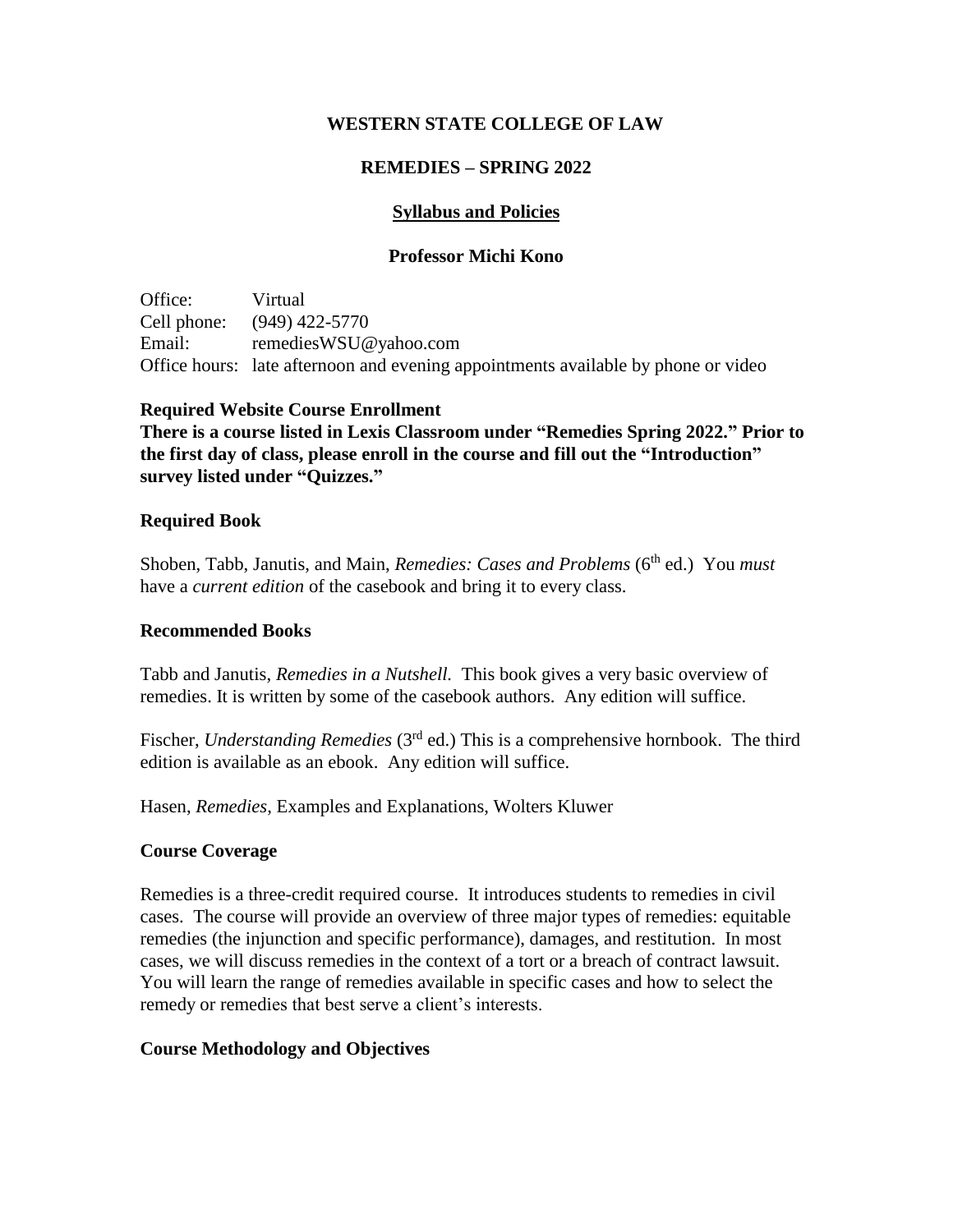The course methodology will include the use of cases and problems. The authors of the casebook begin the discussion of each major concept with a "model case." The model cases are simple examples illustrating how a concept works. They should aid you in understanding the more complex issues that arise in the cases and problems that follow.

The Remedies course has a number of major objectives. The first goal is to provide the student with a firm grounding in the law of remedies. You will learn the fundamentals of equitable remedies, damages, and restitution. These are important concepts that attorneys working on the civil side encounter in everyday practice. A second goal is to enhance the student's ability to apply the remedies in specific fact situations. The third goal is to enable the student to make a written assessment of remedial choices in a coherent, organized way, such as required for the Bar exam.

### **Examinations and Grading**

Remedies is a graded course. Your grade will be based on your performance on a midterm and final examination. The midterm and final will be essay, structured to simulate a California Bar essay.

# **PLEASE READ THE FOLLOWING INFORMATION CAREFULLY.**

#### **Attendance and Participation**

Students must attend class regularly, prepare written case briefs and/or written answers to problems, and participate in discussions. **A student who is not prepared will be considered absent for that class.** There is no "free pass" policy for this course.

A student in the night section can be absent no more than **two** class sessions. A **student who exceeds the limit will be dropped from the course and receive a failing grade.** One class may be made up- after a showing of reasonable excuse for absence - by submitting written answers to the problems for the week, along with a written answer to a California Bar essay question which I will provide. Additional makeup class sessions may be offered during the semester, depending on circumstances occasioned by Covid-19 and related public health concerns. However, no makeup class sessions are guaranteed. You are responsible for keeping an accurate count of your absences.

Students will be awarded "participation points" for volunteering to discuss cases, and demonstrating superior preparation and knowledge of the case. Similarly, students will be docked "participation points" if they are called upon and are unprepared. Participation points above expectation will be converted to additional grade points, up to 0.2.

#### **Promptness**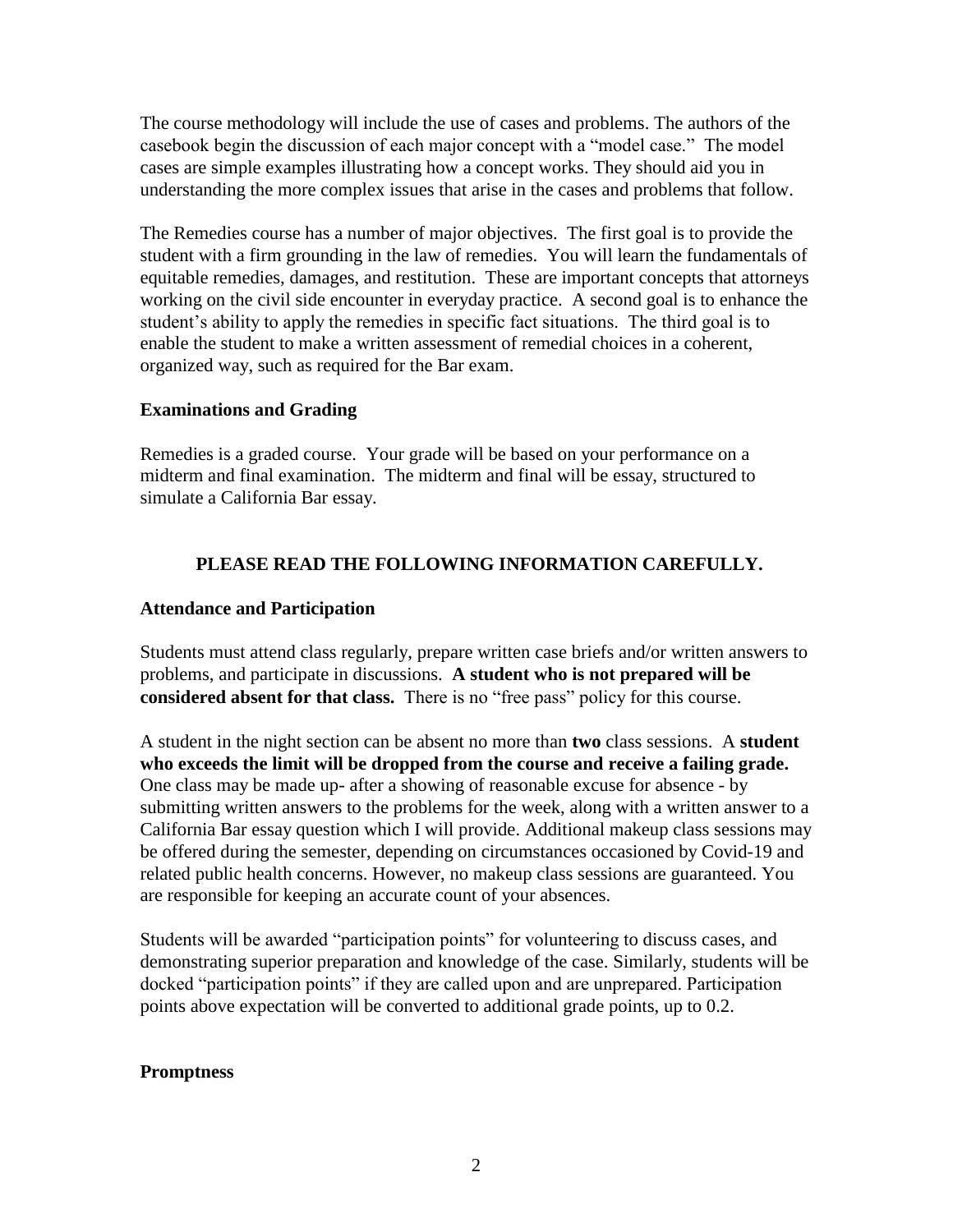Classes will begin promptly at the scheduled time. I will usually be in the classroom at least 15 minutes prior to the start of class. This will be free time to ask questions or seek clarification on the subject matter. Please be at your desk with your computer and book ready for the start of the class. Students who arrive late disrupt the learning process for others.

# **Food and Drink**

Due to the starting time of evening classes, if you need to eat your dinner during class, please keep your computer on mute but be prepared to speak if called upon.

# **Commercial Study Aids**

You may not recite from commercial outlines, briefs, or other commercial study aids. If you bring these materials into the classroom, they must be closed at all times.

# **Computer Use**

You may use a personal computer during class **for note taking only**. You may not be on the Internet, check email, text, play games, etc.

### **Time Requirements for Class Preparation and the Study of Remedies**

ABA Standard 310 (b) (1) requires that students spend at least two hours of outside study time for every course credit hour. **This means you must devote** *at least six hours each week* **to the study of remedies outside the classroom.** Your class preparation should include the following:

- Carefully read every assigned case and problem in the casebook, including assigned materials before and after each case.
- Produce *detailed written briefs* of every assigned case and accumulate the briefs in a brief notebook. I may require you to provide me with a written copy of your brief notebook.
- Produce written answers to every assigned problem in the casebook.
- Produce written answers to exercises and bar exam questions I may assign.
- Complete practice examinations that I will distribute before the final examination.
- Take the initiative to delve further into topics by doing outside study, especially on topics that interest you.
- Form study groups with classmates for the purpose of learning from one another.
- Visit the professor during office hours to discuss course materials, identify areas with which you are having difficulty, review practice examinations, etc.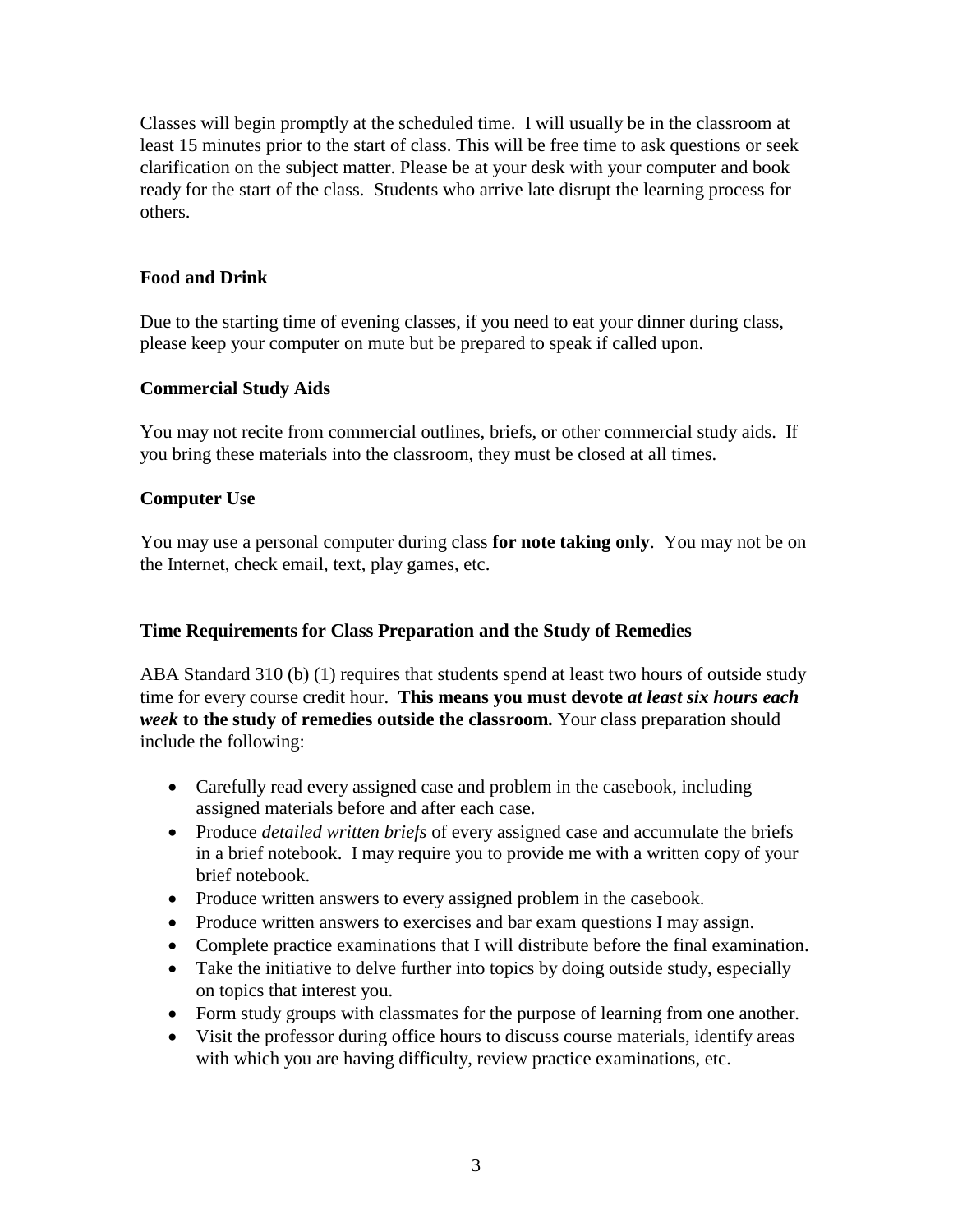# **Reading Assignments**

The following assignments are from the casebook. You should read the entire week's assignment before the first class in that week. **You must brief the cases and answer the assigned problems in writing.** I may assign additional problems that are not in the casebook. Read the corresponding sections in the recommended books to gain a fuller knowledge of the topics.

| Week           | <b>Topic and Assignment</b>                                                                                                                                                            |
|----------------|----------------------------------------------------------------------------------------------------------------------------------------------------------------------------------------|
| $\mathbf{1}$   | Introduction to the course: v-viii<br><b>Tort damages</b><br>personal property: 535-570 (omit all<br>problems); real property: 570-591.                                                |
| $\overline{2}$ | Contract damages – part 1<br>Measure of damages: 425-432; 443-450;<br>456-482                                                                                                          |
| 3              | Contract damages – part 2<br>Lost volume seller: 483-494<br>Reliance: 434-438; liquidated damages: 498-<br>505; land sales contracts: 516-518.                                         |
| 4              | <b>Limitations on damages</b><br>foreseeability and certainty: 701-721;<br>avoidable consequences: 721-729 (omit<br>problem on 729), 730-736; collateral source<br>rule, 736-737.      |
| 5              | <b>Preventive injunctions</b><br>Inadequacy of law remedies: 51-58;<br>Irreparable harm: 58-66; balancing interests:<br>66-71 (omit problem on 71), 77-82; public<br>interest: 82-101. |
| 6              | <b>Specific performance</b><br>Entitlement: 103-127 (omit problem on<br>121); fashioning relief: 127-141, 144-147;<br>sale of goods contracts: 147-152.                                |
| 7              | <b>Equitable defenses</b><br>Laches and estoppel:161-190 (omit problem<br>on 172); unclean hands: 190-195, notes on                                                                    |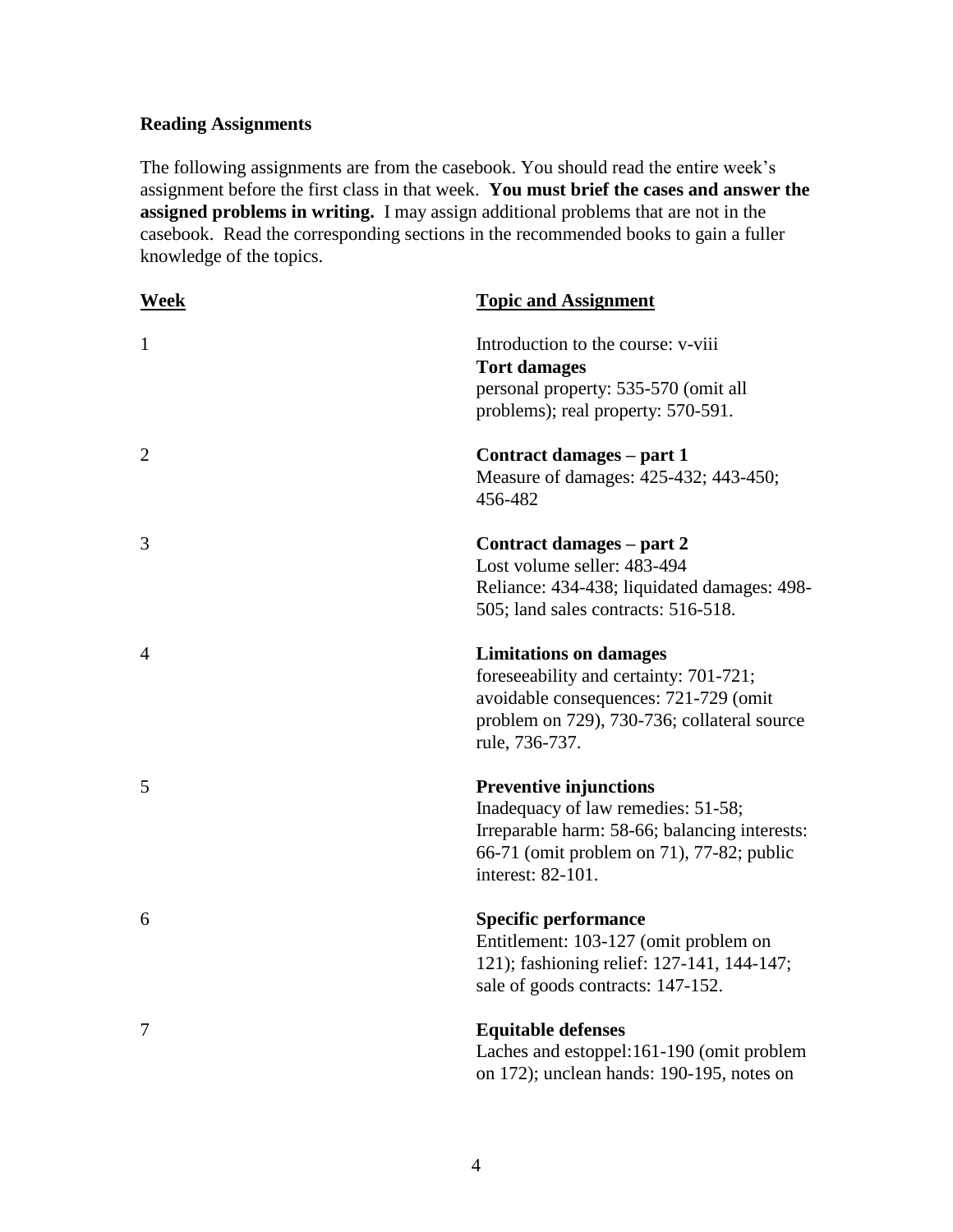|             | notes on 224-227.                                                                                                                                                                                     |
|-------------|-------------------------------------------------------------------------------------------------------------------------------------------------------------------------------------------------------|
| 8           | <b>Midterm examination</b>                                                                                                                                                                            |
| 9           | <b>Interlocutory injunctions</b><br>substantive requirements: 229-251 (omit all<br>problems); procedural requirements: 257-<br>264; injunction bonds: 272-285.                                        |
| <u>Week</u> | <b>Topic and Assignment</b>                                                                                                                                                                           |
| 10          | Contempt<br>criminal contempt: 291-292, notes on 296-<br>306 (including <i>In re Stewart</i> ); civil<br>contempt: 323-330.<br>Rescission and reformation: read<br>Stabmovsky v Ackley 169 A.D.2d 254 |
| 11          | <b>Unjust enrichment</b><br>the concept: 855-873; benefits acquired by<br>agreement or mistake: 873-889 (omit<br>problem on 889), 892-897, Waiver of tort<br>and suit in assumpsit: 901-908           |
| 12          | Constructive trusts, 917-925, 933-938.<br>Equitable liens, 938-949; tracing, 951-959.                                                                                                                 |
| 13          | Defenses: bona fide purchaser and change of<br>position, 965-973; changed position, notes<br>on 973-978 (including Alexander Hamilton<br>Life Ins.); volunteers, 978-980.                             |
| 14          | Final review                                                                                                                                                                                          |
| 15          | Reading week                                                                                                                                                                                          |
| 16          | <b>Final Examination</b>                                                                                                                                                                              |

199-202; election of remedies: 213-222,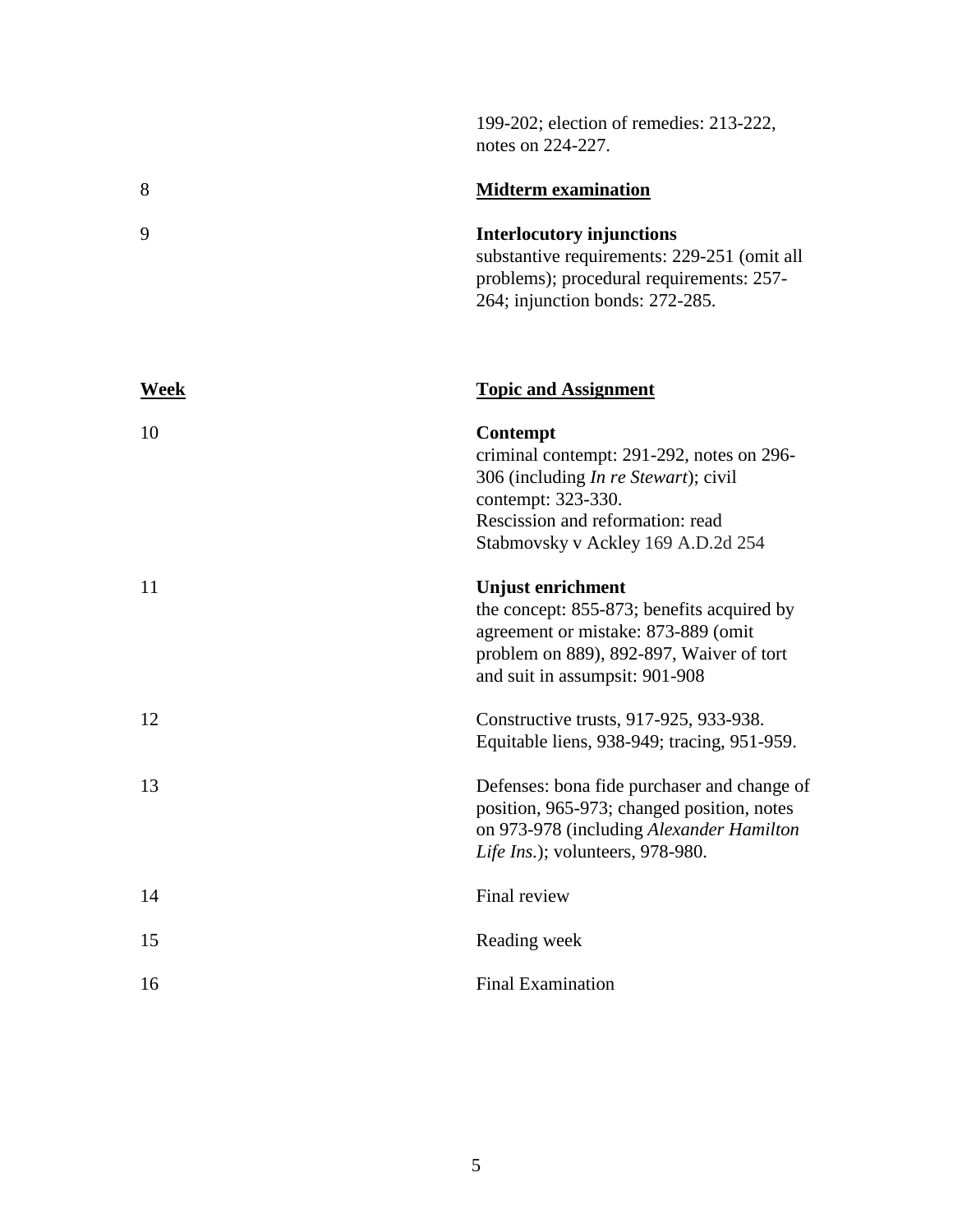# **DISABILITY SERVICES STATEMENT:**

Western State College of Law provides accommodations to qualified students with disabilities. The **Disabilities** Services Office assists qualified students with disabilities in acquiring reasonable and appropriate accommodations and in supporting equal access to services, programs, and activities at Western State College of Law.

To seek reasonable accommodations, a student must contact Senior Assistant Dean Donna Espinoza, Student Services Director and Disabilities Services Coordinator, whose office is in the Students Services suite #111. Dean Espinoza's phone number and email address are: (714) 459-1117; [despinoza@wsulaw.edu.](mailto:despinoza@wsulaw.edu) When seeking accommodations, a student should notify Dean Espinoza of her or his specific limitations and, if known, her or his specific requested accommodations. Students who seek accommodations will be asked to supply medical documentation of the need for accommodation. Classroom accommodations are not retroactive, but are effective only upon the student sharing approved accommodations with the instructor or professor. Therefore, students are encouraged to request accommodations as early as feasible with Dean Espinoza to allow for time to gather necessary documentation. If you have a concern or complaint in this regard, please notify Dean Espinoza; or please notify Dean Allen Easley at [aeasley@wsulaw.edu](mailto:aeasley@wsulaw.edu) or (714) 459-1168. Complaints will be handled in accordance with the College of Law's "Policy against Discrimination and Harassment."

### **Western State College of Law – Programmatic Learning Outcomes**

**Western State College of Law's curriculum is designed so that every student achieves a level of competency prior to graduation in each of the eight Programmatic Learning Outcomes listed below:**

### **(1) Doctrinal Knowledge**

Students will demonstrate knowledge of substantive and procedural law in the core curriculum subjects, including Contracts, Criminal Law, Criminal Procedure, Torts, Real Property, Business Association, Evidence, Civil Procedures, Constitutional Law, Estates, Community Property, Remedies, and Professional Responsibility.

### **(2) Practice Skills**

Students will demonstrate the development of other law practice skills. Each student's chosen outcomes within this category will be varied based on the student's particular interests, coursework and work experiences. They may include, but are not limited to, the following topics: oral presentation and advocacy; interviewing; counseling; client service and business development;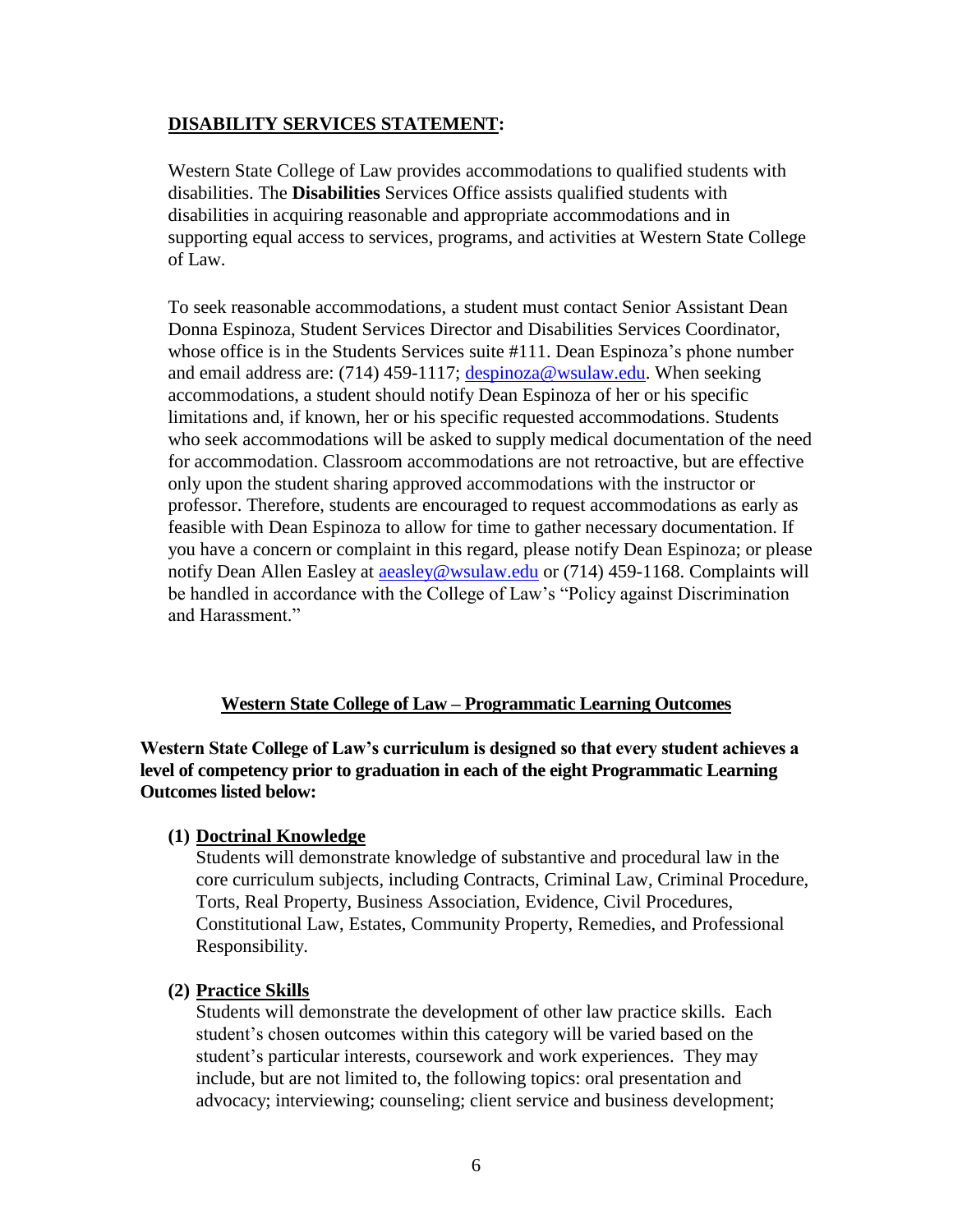negotiations, mediation, arbitration, or other alternate dispute resolution methods; advanced legal research and writing (excluding purely academic papers and the first four units earned in introductory first-year legal research and writing class); applied legal writing such as drafting contracts, pleadings, other legal instruments; law practice management or the use of technology in law practice; cultural competency; collaboration or project management; financial analysis, such as accounting, budgeting project management, and valuation; cost benefit analysis in administrative agencies; use of technology, data analyses, or predictive coding; business strategy and behavior; pre-trial preparation, fact investigation, such as discovery, e-discovery, motion practice, assessing evidence, or utilizing experts; trial practice; professional civility and applied ethics; a law clinic that includes a classroom component; or a legal externship that includes a classroom component.

#### **(3) Legal Analysis**

Students will demonstrate the ability to identify the factual and legal issues implicated by a fact pattern and to appropriately use cases (including identifying the salient features of an appropriate precedent case, identifying legally significant similarities or differences between the precedent case and a fact pattern and explaining why those are legally significant) and rules (including the ability to connect legally significant facts in a fact pattern to the rule) to predict how a court would decide the issue. Students will also demonstrate the ability to identify and evaluate the public policies of a precedent case or rule, and be able to evaluate how public policy can impact the application of a rule to the legal issue.

#### **(4) Legal Research**

Students will demonstrate the ability to locate relevant legal authority using a variety of book and electronic resources, and to properly cite to such legal authority.

#### **(5) Communication**

Students will demonstrate the ability to communicate both orally and in writing in a manner appropriate to a particular task to effectively convey the author or speaker's ideas. This includes audience sensitivity in written and oral communication (the ability to adopt a tone, style and level of detail appropriate to the needs, knowledge and expertise of the audience); and written communication basic proficiency (the ability to use the conventions of grammar, spelling, punctuation, diction and usage appropriate to the task and sufficient to convey effectively the author's ideas).

#### **(6) Advocacy of Legal Argument**

Students will demonstrate the ability, in both oral and written formats, to evaluate the legal, economic and social strengths and weaknesses of a case and use case and statutory authority as well as public policy to persuade others. Making policybased arguments includes the ability to identify and evaluate the public policies of a precedent case or rule and their implications, and be able to assert such